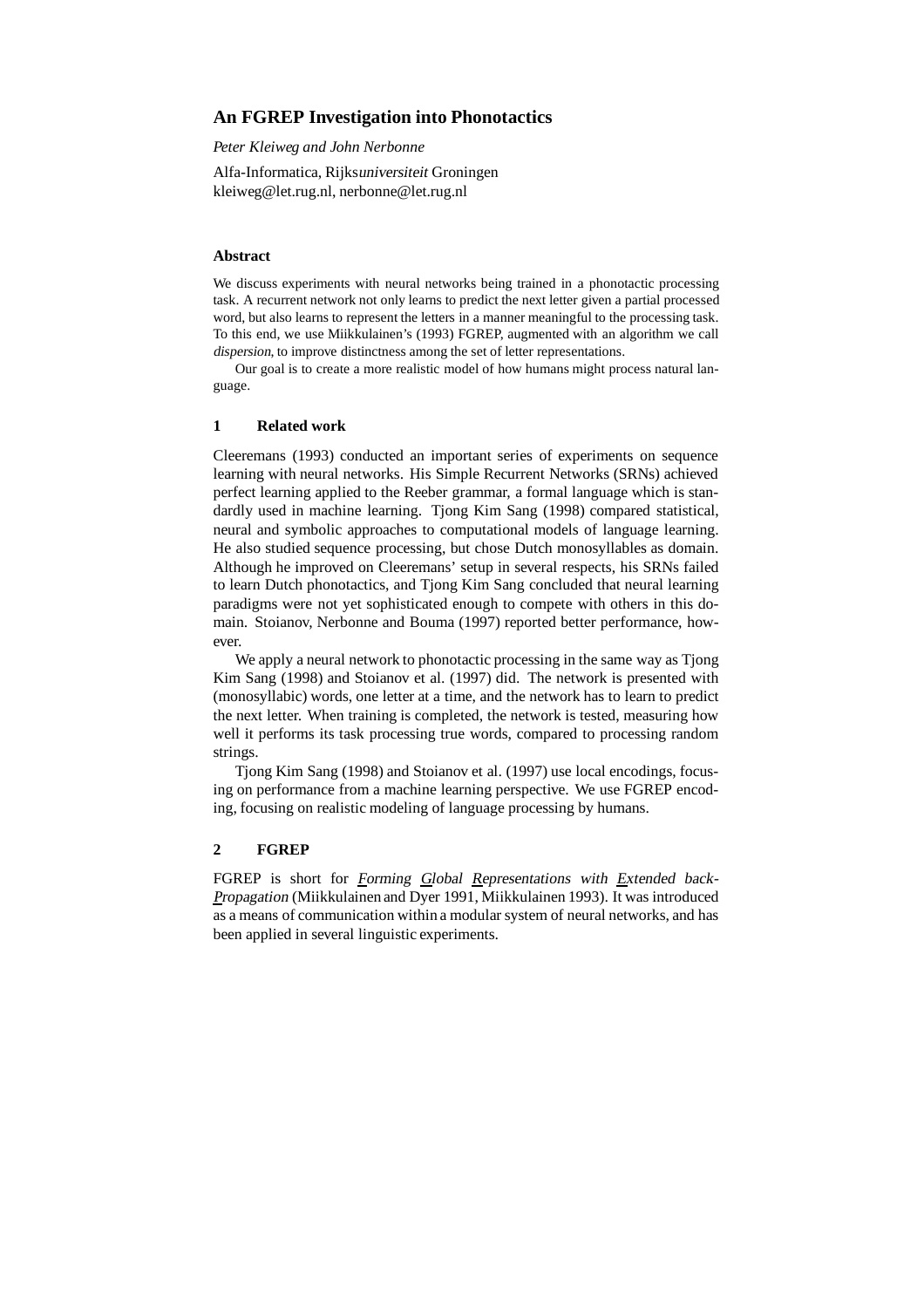FGREP is about data representation. Usually, a 'flat' neural network is trained to process a data set with fixed representations. With FGREP, the representations in the data set themselves are learned as well. This makes it possible to have neural networkslearn to communicate, having the networks develop their language interface. The programmer doesn't have to worry about what features have to be coded into the data set. FGREP codes for the features needed by the networks.

FGREP uses a global lexicon.<sup>1</sup> Initially, items are stored with randomized vector representations. Items are picked from this lexicon to serve both as input and target vectors to feedforward networks. Standard backpropagation is used to update the weights in the network, but it is extended back into the input vector, and this vector is updated as well. The updated vector is stored back into the lexicon.

### **3 Data sets**

Our data set consists of monosyllabic words from the CELEX Lexical Database. Words were used in their normal spelling. As Tjong Kim Sang (1998) showed, this representation does not change the problem greatly, and it eases presentation. Words with one of the letters *q*, *x*, or *y* were removed (17 words). These three letters are so rare in Dutch that they could focus the attention in the FGREP representations too much, thereby blurring the details in the relations between the common letters. Also removed were foreign/loan words such as *bath*, *brunch* and *föhn* (232 words).

The remaining set of words was split randomly into a training set **T** of 3807 words, and a test set **P** of 424 words. In all experiments, the score distribution of both sets remained nearly identical, indicating the test set is a good representation of the training set.

Using frequency information from the CELEX Lexical Database, the training set was sorted, placing most frequently used words at the top of the list. During training, there was always a probability  $P$  that a word was selected from the top  $P<sup>3</sup>$  part of the list. Put in other words, when a word was selected for training, there was a 50% chance that it would be picked from the  $12.5\%$  (=  $0.5 \times 0.5 \times 0.5$ ) of words most frequent in the CELEX Database. For a set of 3807 words, this means that the word at the top of the list is used in training about 700 times as often as the word at the bottom of the list.

As 'negative' test data we created three sets. One set **R** consists of 800 random strings. It might be easy, even for a non-recurrent network, to distinguish this set from the training set, just because this random set contains 'words' with bigrams that are not in the training set. Therefore we created another set of 'random words', in which all words were made up of bigrams that are present in the training data. This set of 476 words was split into two sets. Set **B1** consists of 175 mono-syllabic words of which we thought they might exist in Dutch. Set **B0** consists of the remaining 292 words.

<sup>&</sup>lt;sup>1</sup>To avoid confusion, we will reserve the term *lexicon* for the collection of FGREP vectors.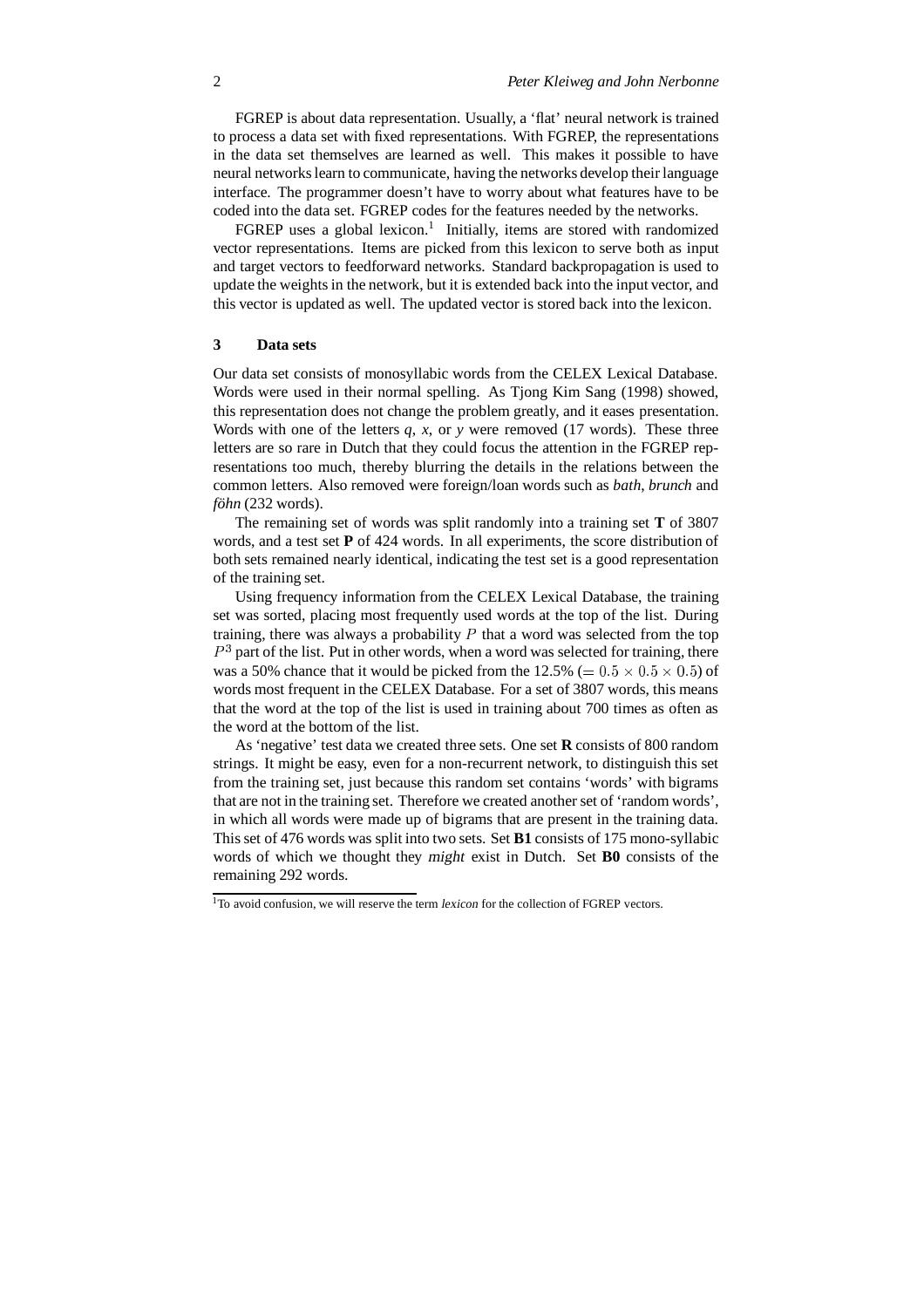

Figure 1: Layout of an FGREP network used in our experiments.

# **4 Network setup**

Fig. 1 shows the layout of our network: we use FGREP in an Elman network (Elman 1990) capable of sequence processing. Before training, the lexicon is randomized with values close to the average output of the activation function (Eq. 1). Weights are randomized near zero.

Before a new word is presented to the network, the hidden units are reset to zero. Words are processed one letter at a time, using a copy of the hidden layer as additional input. The network has to predict the next letter, or the end-of-word symbol.

The activation function determines the output of a unit, given the sum of all inputs multiplied with the respective weights. Several activation functions were tested. The standard sigmoid did just fine (Eq. 1). An additional input unit, set to 1, served as a bias.

$$
f(x) = \frac{1}{1 + e^{-x}}
$$
 (1)

Standard backpropagation (McClelland and Rumelhart 1988, Werbos 1995) was used to calculate error values and weight updates, but error values were calculated for the input layer as well. These error values,  $d_i$ , were used to update the input vector, using the update rule in Eq. 2 ( $\eta$  is the learning rate).

$$
x_i = f(f^{-1}(x_i) + \eta d_i)
$$
 (2)

Using the inverse of the activation function  $f()$ , the network learns as if input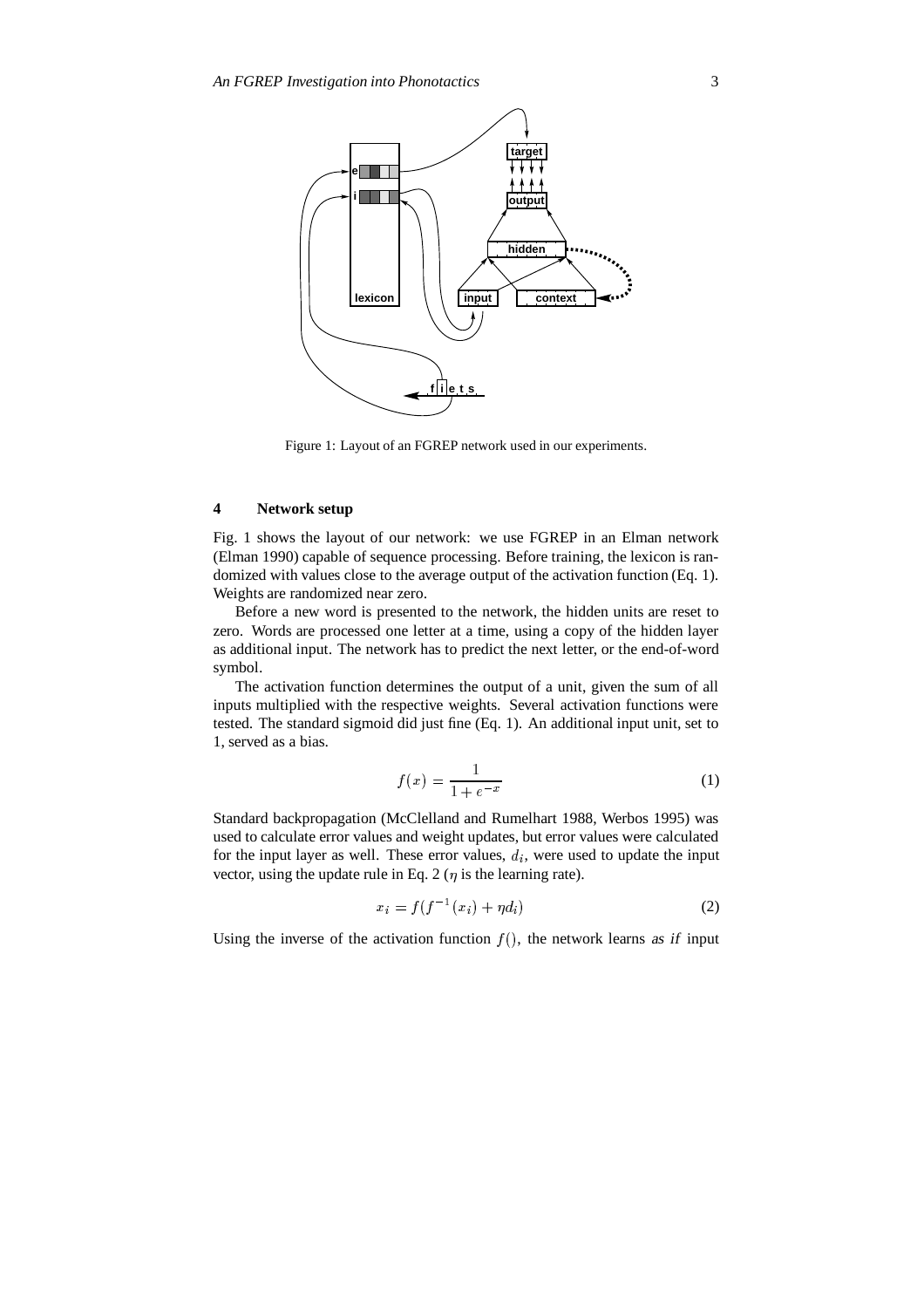

Figure 2: Clustering of FGREP data. Several interesting clusters are found, shown here in bold.

comes from a preceding layer with a local encoding. Because  $f()$  is a bitwise 1-to-1 mapping from the lexicon to the input, it is uniquely invertible.

#### **5 First results**

Several network sizes were tested, from 2 to 10 hidden units, and from 3 to 8 units for the FGREP vectors. The remaining part of this paper will discuss network setups with 6 hidden units, and an FGREP vector size of 7.

It was fairly easy to develop a 'sensible' set of vectors. Fig. 2 shows an example of a dendrogram, created with nearest neighbor clustering, using the Euclidean distance as a difference measure. (See Aldenderfer and Blashfield (1984) for an accessible introduction into data clustering.) Sensible clusters appear in the dendrogram, such as *b-p*, *g-k*, *l-r*, and one cluster of all but one vowel. Other clusters one might expect, such as perhaps *d-t*, are missing.

To see how well the network distinguishes valid from invalid words, we need a method to assign scores to words.

The method we use to assign a word score comes from Tjong Kim Sang and Nerbonne (1999). The score of a letter  $c$  in the context of prefix  $s$  is symbolized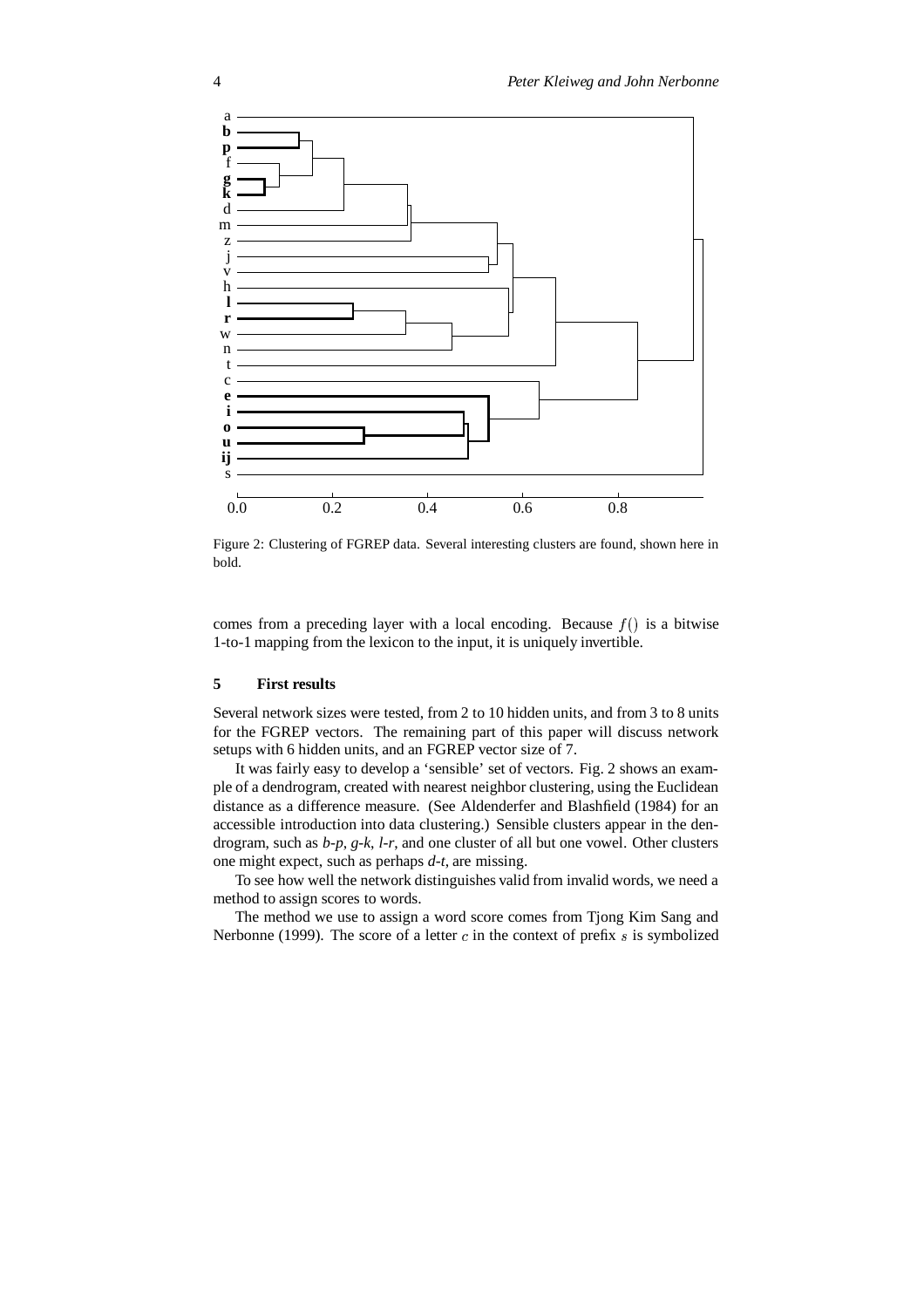

Figure 3: Poor network performance. A perfect network would show some word score level at which nearly all valid strings were accepted, and nearly no invalid ones.

by  $||c||s||$  and calculated according to Eq. 3.

$$
||c|s|| = 1 - \sqrt{\frac{1}{n} \sum_{i=1}^{n} (target_i(s) - output_i(s))^2}
$$
 (3)

The score of a word  $||w||$ ,  $w = c_1 \dots c_n$  is the product of the letter scores, Eq. 4.

$$
||w|| = \prod_{i} ||c_i|c_1 \dots c_{i-1}|| \tag{4}
$$

We actually use a word score that is corrected using Eq. 5 and Eq. 6.

$$
new word score = old word score * factorlength
$$
 (5)

$$
factor = \frac{\text{average score word length 4}}{\text{average score word length 5}}\tag{6}
$$

To get some idea of network performance, a score distribution of training and test sets were compared. Accepting strings as 'valid words' if they have a score of 1.3 or above, about 66% of the training set passes and 28% of the set of random strings, leaving a large margin of error. This network does very badly indeed when it comes to distinguishing valid from invalid words. Fig. 3 graphs performance at various score-levels for the five sets of data.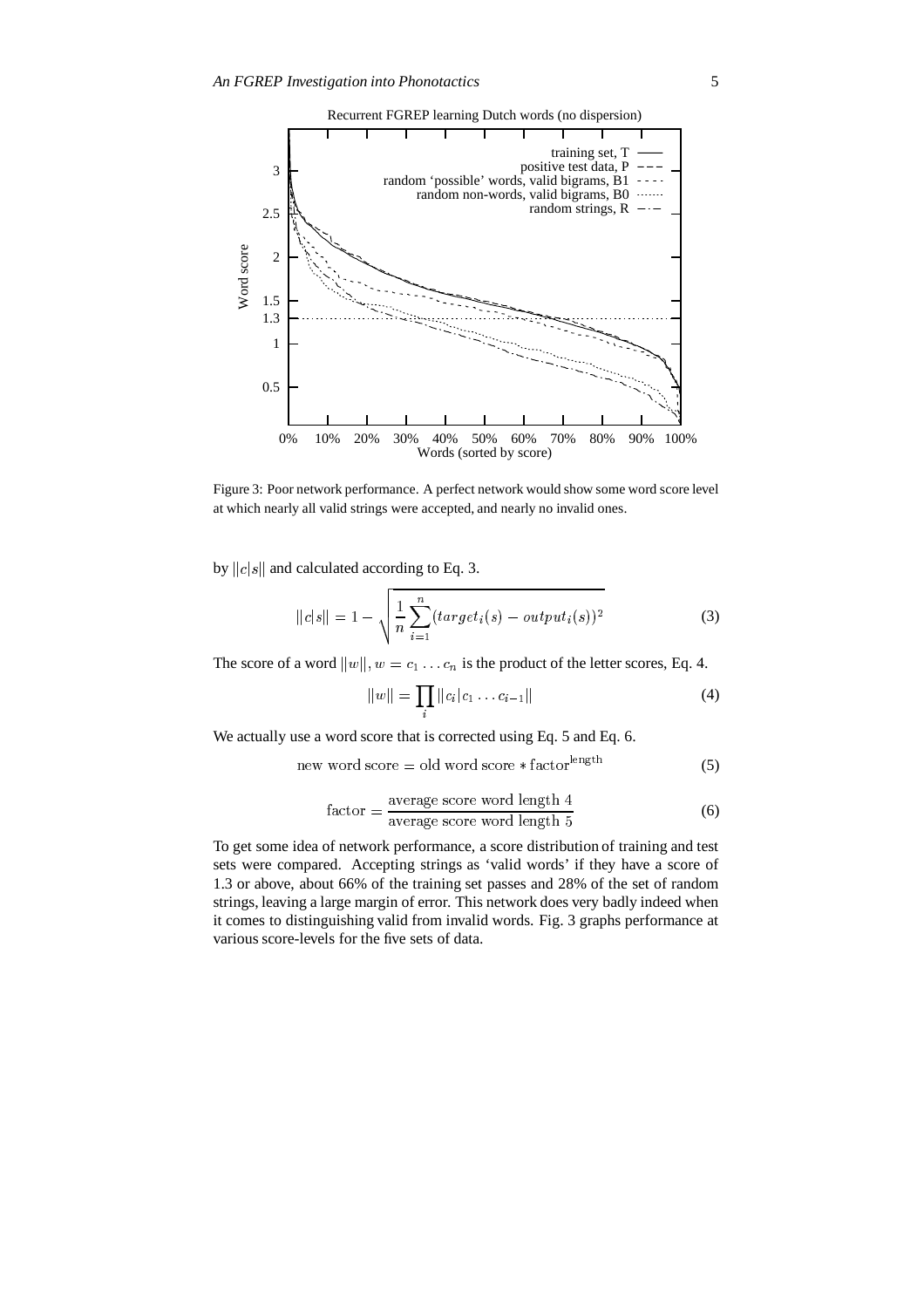

Figure 4: Dispersion. 10 vectors drift from their initial positions(open circles) to their final positions(filled diamonds). The vectors top and top-left have swapped places, but the other vectors have retained their relative order.

## **6 Dispersion**

FGREP forces items with similar rôles to have similar representations. When these similarities are too close, it becomes hard for the network to distinguish between them. To overcome this problem, we introduce an algorithm for dispersion. The goal is to keep the vectors as different as possible, without destroying the order that is created by the FGREP algorithm. The algorithm is simple:

- 1. select a random point **y** in vector space
- 2. pick the vector **x** from the FGREP lexicon that is closest to **y**
- 3. shift **x** a tiny amount towards **y**, using Eq. 7

$$
x_i = x_i + \eta(y_i - x_i) \tag{7}
$$

A learning rate  $\eta = 0.00001$ , applying the algorithm 5 times per trained word, does the trick. The algorithm is demonstrated for a set of 2D vectors in Fig. 4.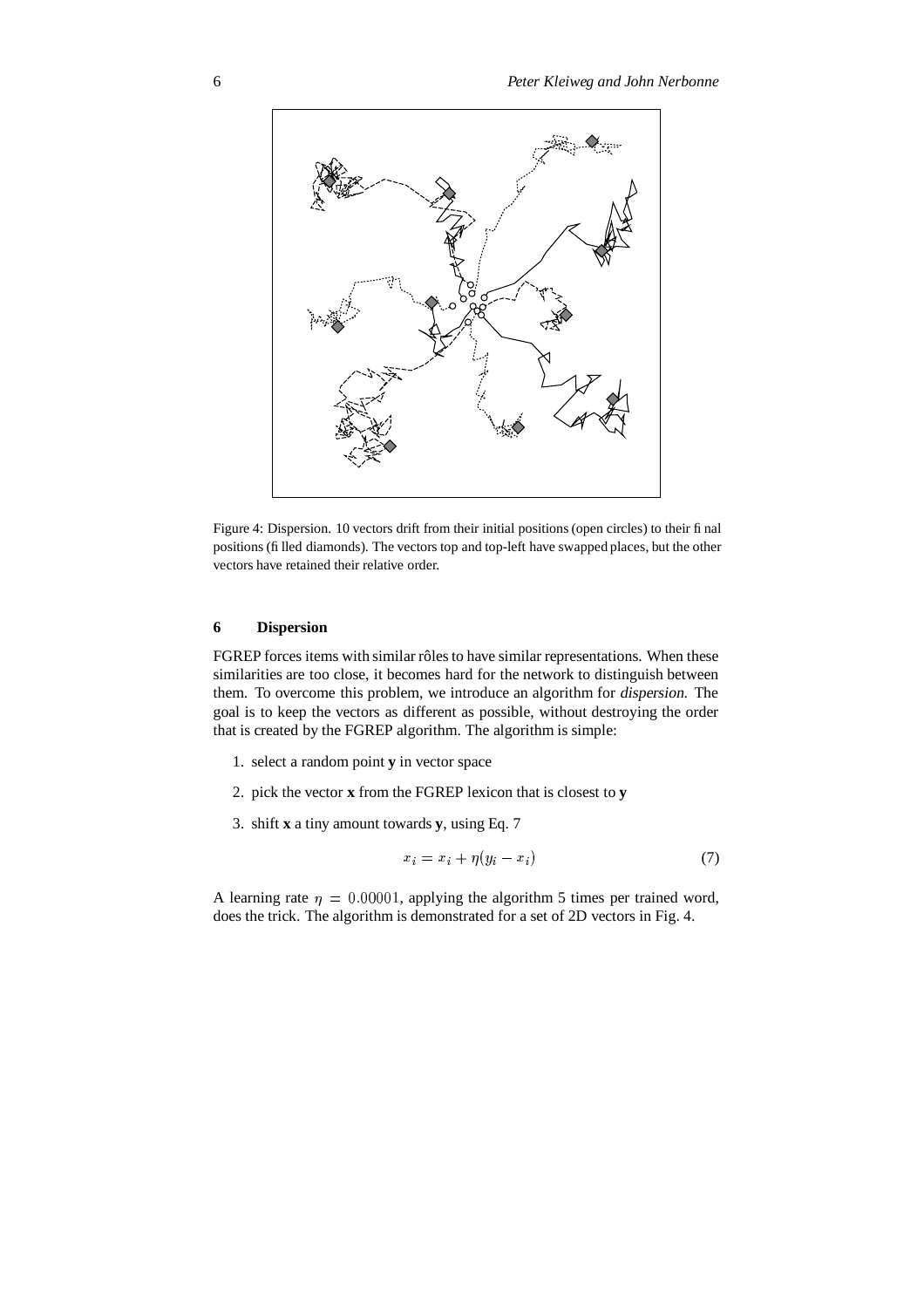

Figure 5: Performance of a network trained with dispersion.

## **7 Results**

Using dispersion, much improved performance was obtained, as can be seen in Fig. 5. Setting the score threshold to 0.96, about 87% of the training data is accepted as valid, and only 13% of the set of random strings.<sup>2</sup> The score distribution of the positive test data is nearly identical to the training data. Remarkable is the lower performance for the set of 'words that might exist' (**B1**). The network seems to have become sensitive to dependencies between letters which are separated by one or more other letters. This is in accordance with the design of SRNs. It indicates that the network has a stricter notion of a valid word. It may indicate that the network is sensitive to actual, not just possible words — which seems eminently plausible psychologically.

Nearest neighbor clustering of the FGREP lexicon created using dispersion results, however, in no clear clusters (Fig. 6). Is all order lost?

A Kohonen map (Kohonen 1989) is a Self-Organizing Map (SOM) used to order a set of high-dimensional vectors. It's working is inspired by topological neural maps in the brain. The map is trained to 'respond' with a single unit for a particular input vector, and organize itself in a way such that similar input vectors are mapped to units that are close to each other. So, a Kohonen map can be used

<sup>2</sup>We got better results by simply using the averaged square letter error: 86% of training data, 8% of random strings.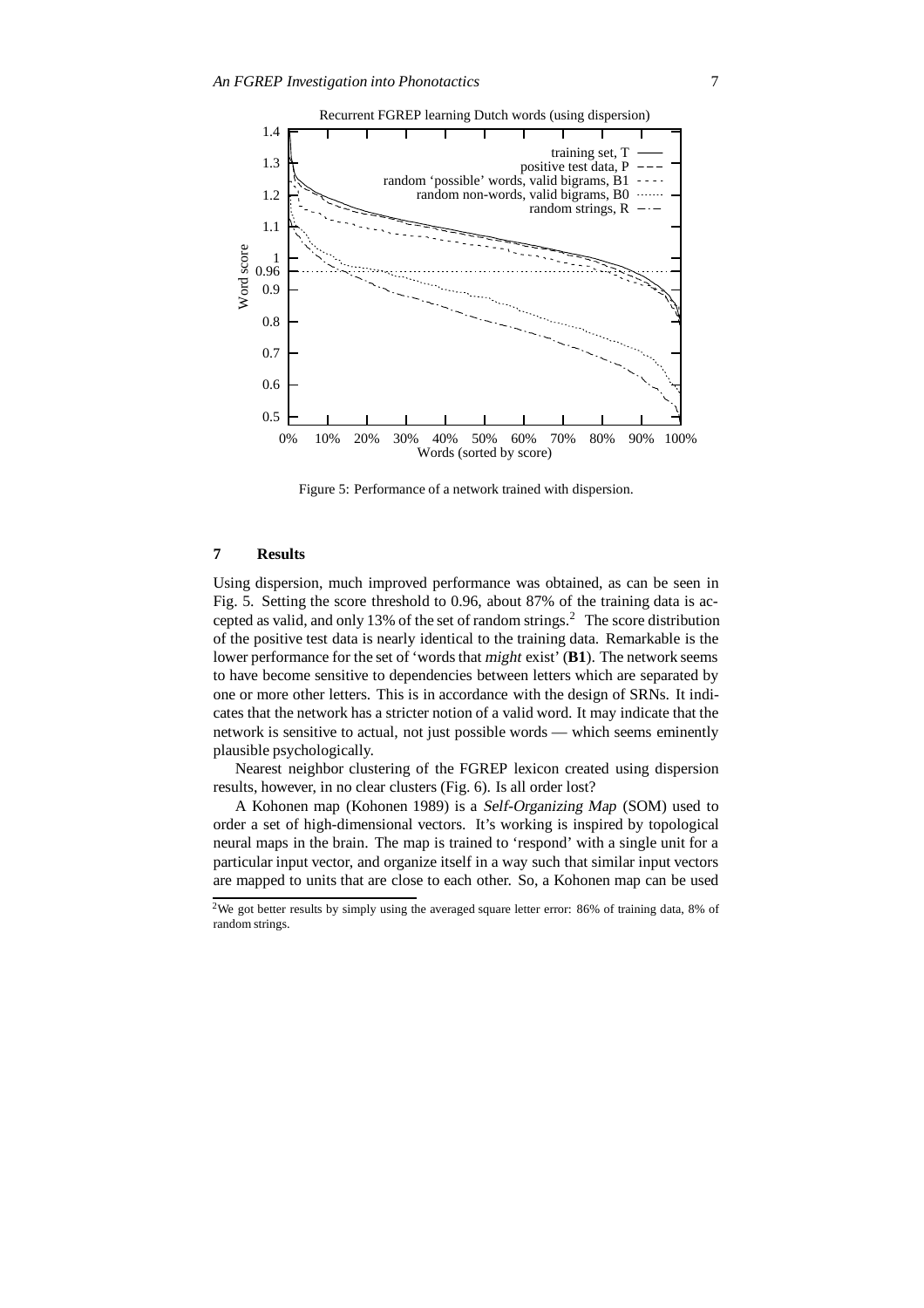

Figure 6: Clustering of FGREP data obtained using dispersion.



Figure 7: A Kohonen map of FGREP data obtained using dispersion.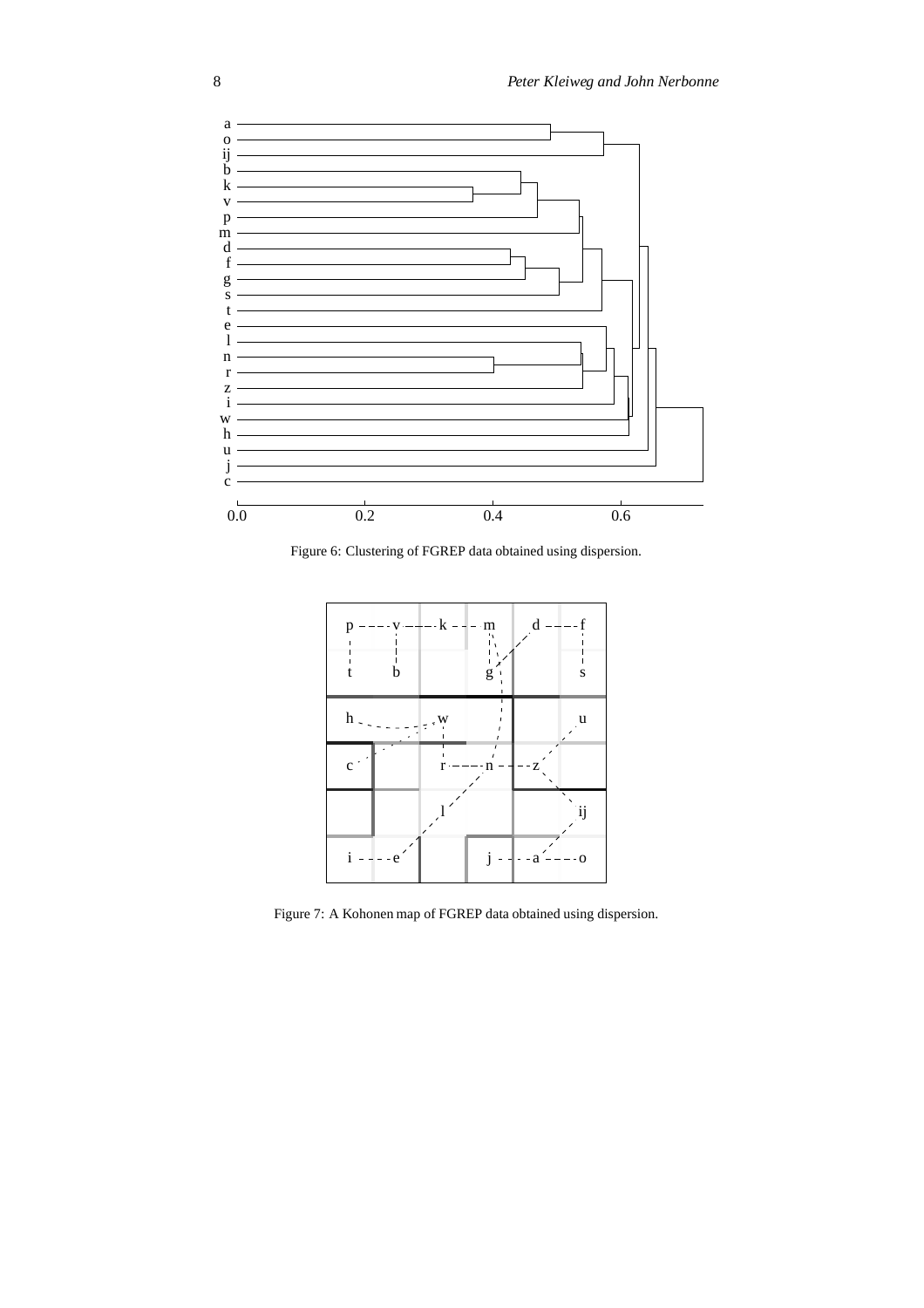to clarify relations in a complex set of data.

We created a Kohonen map, displayed in Fig. 7. Line darkness indicates increasing difference- between neighboring units (Kleiweg 1998). A minimal spanning tree is included to clarify relationships. Close relationships between *b-p*, *g-k* and *l-r* are still visible. Vowels are not randomly distributed between consonants.

Table 1 lists statistics for the network performance. Note that more than a standard deviation separates the training data, test data, and "Dutch-like" bigram combinations (**T**, **P**, **B1**) on the one hand from the invalid non-Dutch-like bigram combinations and random strings (**B0**, **R**) on the other.

Table 2 lists the words from all data sets with the highest scores and the lowest scores.<sup>3</sup> We believe that inspection of the "Dutch"-like column of random words from valid bigrams (**B1**) confirms our decision to evaluate this set separately. It is also the position of many linguists that the notion "possible word" is the cognitively more significant one.

The network trained with dispersion was further tested to determine how well it performed in completing words, given just the first letter. Results are shown in Table 3 and Table 4.

## **8 Discussion**

Our experiments were not aimed at developing a better algorithm for the machinelearning of language. In any case, our results were not better than those obtained by Tjong Kim Sang (1998) or Stoianov et al. (1997).

We intended to capture some aspects of how humans process language. Our agenda is philosophical, not utilitarian. The focus is on whether FGREP is reliable in determining appropriate data representations, and in understanding its strength and weaknesses.

The artificial neural network used in our experiments was not trained to distinguish between valid and invalid word patterns. The networks was trained to predict the next letter in partially processed words. Naturally, the trained network does a poorer job when processing illegal word patterns. The distinctions the network draws between valid and invalid word patterns is a by-product.

Likewise, people can distinguish between valid word patterns (either existing words or non-words that might exist) and invalid word patterns. In this case too, this ability is probably acquired as a by-product of another sub-function of the human language processor, but perhaps, a very different one than in our network experiments.

In language processing by adult humans, there is perhaps no such task as predicting the next letter. Adult readers don't process words one letter at a time, left to right. Human language processing is a problem of segmenting real-time data, synchronizing different levels of abstraction, such as phonetics, morphology, and syntax. In our network setup, there is only one level of processing, and input/processing/output are already segmented and synchronized. In spite of these

<sup>&</sup>lt;sup>3</sup>Using an alternative error function, such as mentioned in footnote 2, other types of words end up in the top and bottom of this table.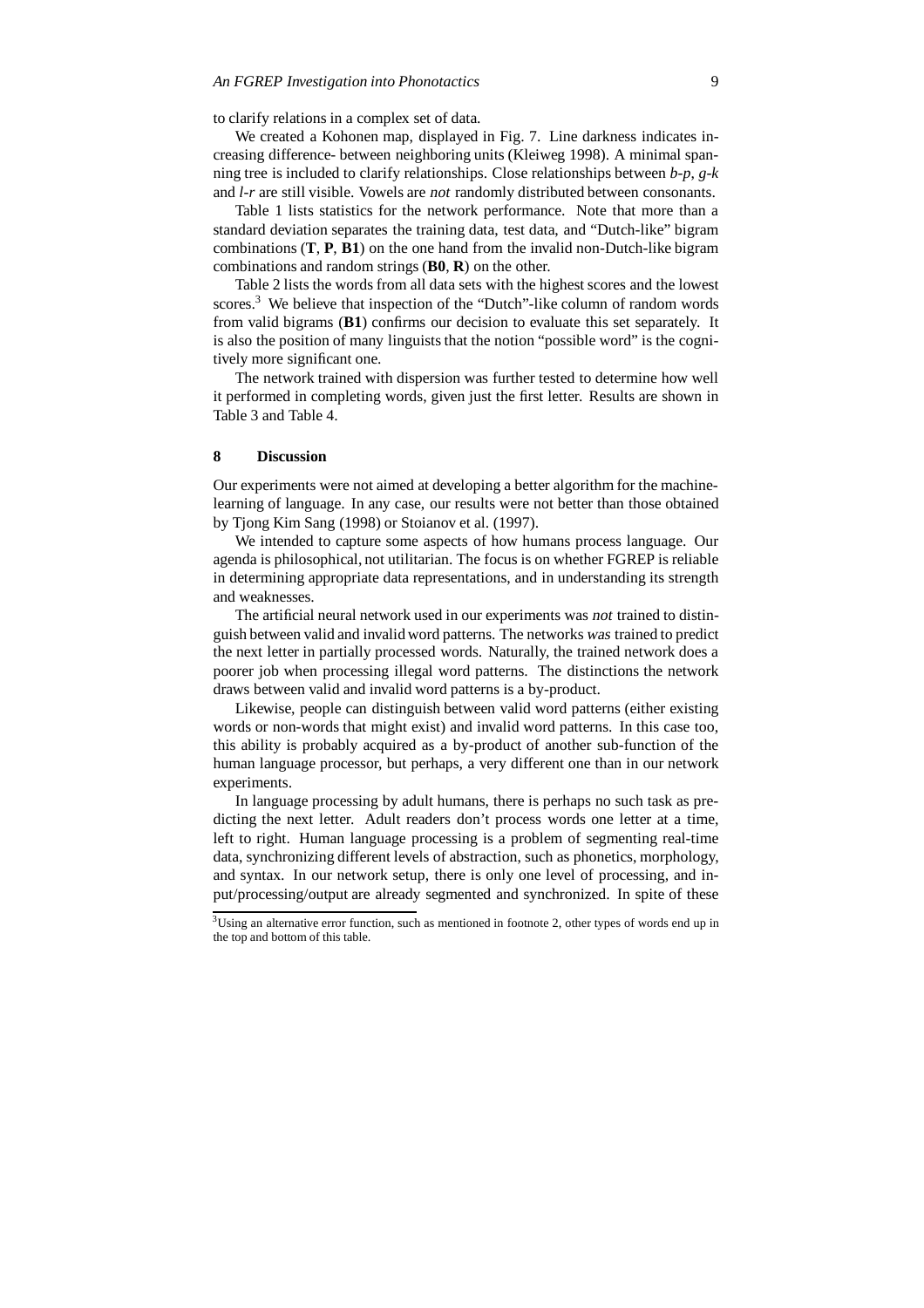|        |                  |           |                  | P   |           |                  | B1               |           |        | <b>B</b> <sub>0</sub> |           |        | R                |           |        |
|--------|------------------|-----------|------------------|-----|-----------|------------------|------------------|-----------|--------|-----------------------|-----------|--------|------------------|-----------|--------|
| length | $\boldsymbol{n}$ | $\bar{x}$ | $\boldsymbol{s}$ | n   | $\bar{x}$ | $\boldsymbol{s}$ | $\boldsymbol{n}$ | $\bar{x}$ | S      | $\boldsymbol{n}$      | $\bar{x}$ | S      | $\boldsymbol{n}$ | $\bar{x}$ | s      |
|        | 61               | 1.0095    | 0.0669           | 8   | 1.0063    | 0.0560           | 32.              | 1.0487    | 0.0830 | 39                    | 0.9439    | 0.0606 | 17               | 0.9684    | 0.0756 |
| 3      | 524              | 1.0406    | 0.0739           | 71  | 1.0365    | 0.0737           | 85               | 1.0183    | 0.0679 | 67                    | 0.8650    | 0.1232 | 117              | 0.9013    | 0.0961 |
|        | 1379.            | 1.0762    | 0.0910           | 160 | 1.0722    | 0.0926           | 51               | 1.0399    | 0.0958 | 101                   | 0.8627    | 0.1155 | 299              | 0.8303    | 0.1211 |
|        |                  | 1.0762    | 0.1024           | 115 | 1.0613    | 0.1075           | 7                | 0.9901    | 0.1038 | 63                    | 0.8464    | 0.1249 | 237              | 0.7718    | 0.1266 |
|        | 508              | 1.0686    | 0.1109           | 61  | 1.0561    | 0.1147           |                  |           |        | 19                    | 0.7486    | 0.1370 | 105              | 0.7020    | 0.1193 |
|        | 132              | 1.0569    | 0.1001           | 8   | 1.0259    | 0.0810           |                  |           |        |                       | 0.6911    | 0.1076 | 25               | 0.6523    | 0.1352 |
| 8.     | 22.              | 1.0141    | 0.1003           |     | 1 0.9231  |                  |                  |           |        |                       |           |        |                  |           |        |
| 9      |                  | 0.9708    | 0.0968           |     |           |                  |                  |           |        |                       |           |        |                  |           |        |
| all    | 3807             | 1.0681    | 0.0966           | 424 | 1.0585    | 0.0976           | 175              | 1.0290    | 0.0818 | 292                   | 0.8614    | 0.1231 | 800              | 0.8039    | 0.1366 |

Table 1: Statistics for FGREP with dispersion on  $\Xi$ data sets, grouped by word  $length.$   $n$ : number of words, : average score, s: standard deviation.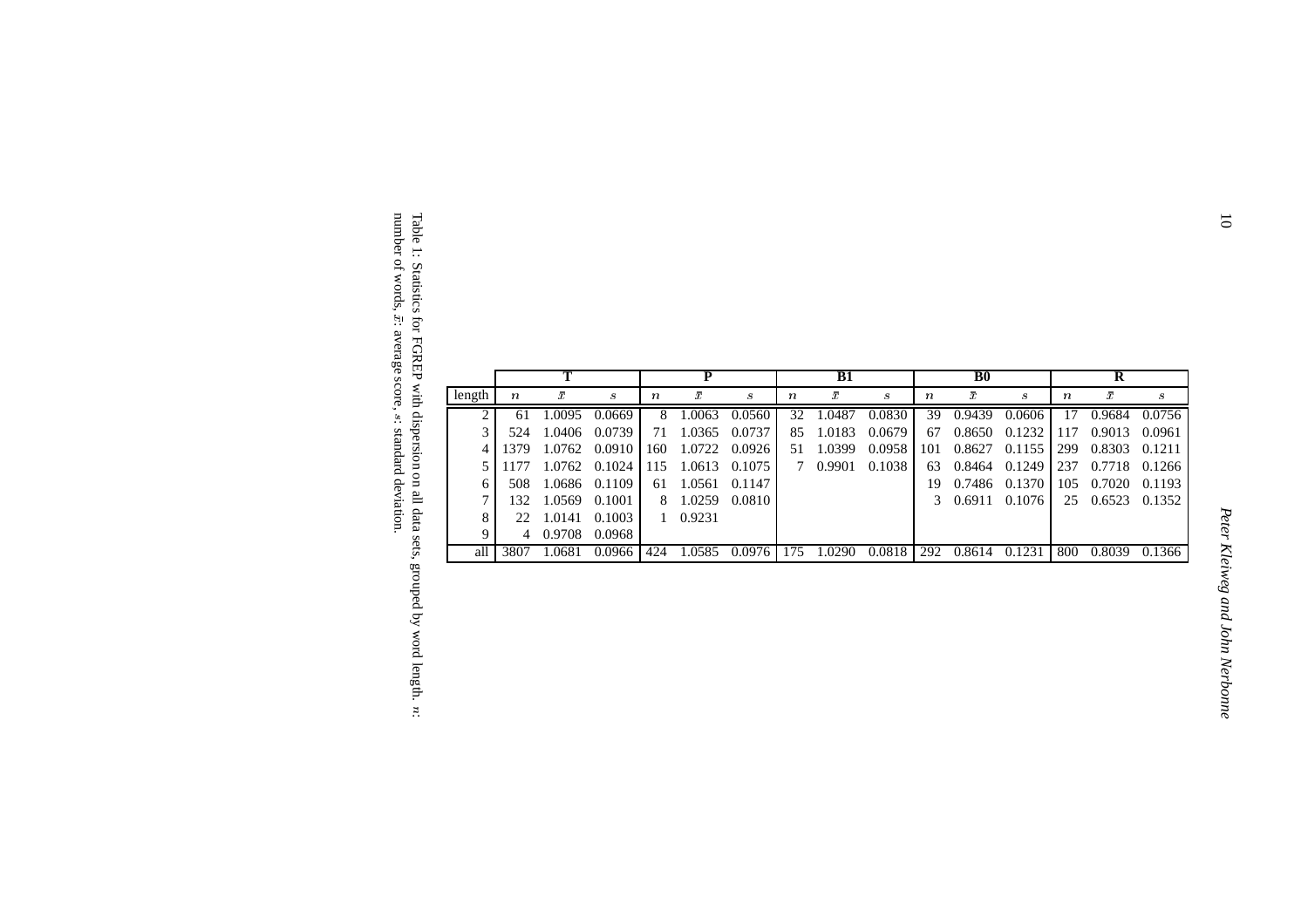| т     |         | P     |        | <b>B1</b> |            | B <sub>0</sub> |         | R     |         |
|-------|---------|-------|--------|-----------|------------|----------------|---------|-------|---------|
| 1.408 | dracht  | 1.319 | flanst | 1.243     | dint       | 1.195          | laip    | 1.125 | sdiip   |
| 1.399 | gracht  | 1.313 | spelt  | 1.231     | pelk       | 1.142          | kaid    | 1.120 | fuit    |
| 1.398 | kracht  | 1.307 | slecht | 1.227     | vank       | 1.136          | luld    | 1.120 | iept    |
| 1.393 | pracht  | 1.303 | brand  | 1.216     | gied       | 1.116          | chigl   | 1.114 | ljef    |
| 1.391 | tracht  | 1.285 | wacht  | 1.165     | wirt       | 1.110          | ud      | 1.112 | feet    |
| 1.391 | bracht  | 1.255 | geep   | 1.164     | ijt        | 1.102          | taw     | 1.106 | mojlp   |
| 1.388 | klacht  | 1.245 | krak   | 1.163     | kreef      | 1.099          | ded     | 1.099 | ded     |
| 1.375 | placht  | 1.241 | vaat   | 1.153     | ijd        | 1.096          | orl     | 1.097 | eft     |
| 1.375 | hecht   | 1.241 | zeep   | 1.153     | ijp        | 1.095          | teud    | 1.096 | pe      |
| 1.374 | specht  | 1.238 | slaat  | 1.151     | ied        | 1.087          | od      | 1.094 | poet    |
| 0.781 | sinds   | 0.843 | rooms  | 0.899     | <b>VOO</b> | 0.618          | gdto    | 0.517 | vtmo    |
| 0.769 | duts    | 0.841 | soort  | 0.897     | bu         | 0.608          | nsututs | 0.516 | fmofmeu |
| 0.767 | corps   | 0.840 | doods  | 0.883     | sijl       | 0.608          | nti     | 0.515 | uskmve  |
| 0.767 | ramsj   | 0.827 | toorts | 0.873     | eups       | 0.599          | mboogs  | 0.515 | tfi bo  |
| 0.745 | soos    | 0.819 | sol    | 0.870     | afs        | 0.598          | bsemsm  | 0.507 | pfjpibs |
| 0.744 | schmink | 0.819 | saus   | 0.866     | pijs       | 0.589          | trfi ks | 0.485 | vcbfct  |
| 0.742 | psalm   | 0.800 | koorts | 0.853     | wuibs      | 0.589          | wtoos   | 0.482 | jtifdu  |
| 0.722 | soeks   | 0.792 | puts   | 0.851     | kods       | 0.579          | lkijgsj | 0.476 | hfmso   |
| 0.702 | soms    | 0.788 | smots  | 0.848     | seu        | 0.574          | lisimu  | 0.473 | fupgmmr |
| 0.639 | scouts  | 0.746 | sjeiks | 0.781     | sij        | 0.552          | bosso   | 0.452 | fbfnmi  |

Table 2: Highest and lowest scores for all data sets.

differences, human language processing certainly involves dynamic sequence processing at some levels, and it certainly results in an ability to distinguish ill-formed from well-formed sequences.

There are also other reasons to use FGREP models in experiments.

The human language processor is not a collection of independent networks, but an integrated collection of networks that has learned to cooperate. This cooperation is not limited to processing data collectively, the data itself is modeled when used for internal communication between sub-networks. The data representation must be structured in a manner that facilitates its processing, and relations between data must be represented by similarities within the data.

For network experiments this means the following: the input and output vectors processed by the network weren't fixed orthogonal vectors, but random vectors that change during the learning task to represent items with similar rôles by similar vectors. In Dutch, the letters *l* and *r* perform similar functions within word patterns, so we expect the vector representations developed during FGREP training to become similar. The main question for these experiments was: will a set of vectors develop that is ordered in a manner that is intuitively acceptable? We saw it did.

FGREP is intended as a means of communication between networks, as used by Miikkulainen (1993). Using it in an isolated network, as we did, may be unnecessary. Language processing also involves feedback between levels of processing, which is modeled in work by McClelland and Rumelhart (1981) and Rumelhart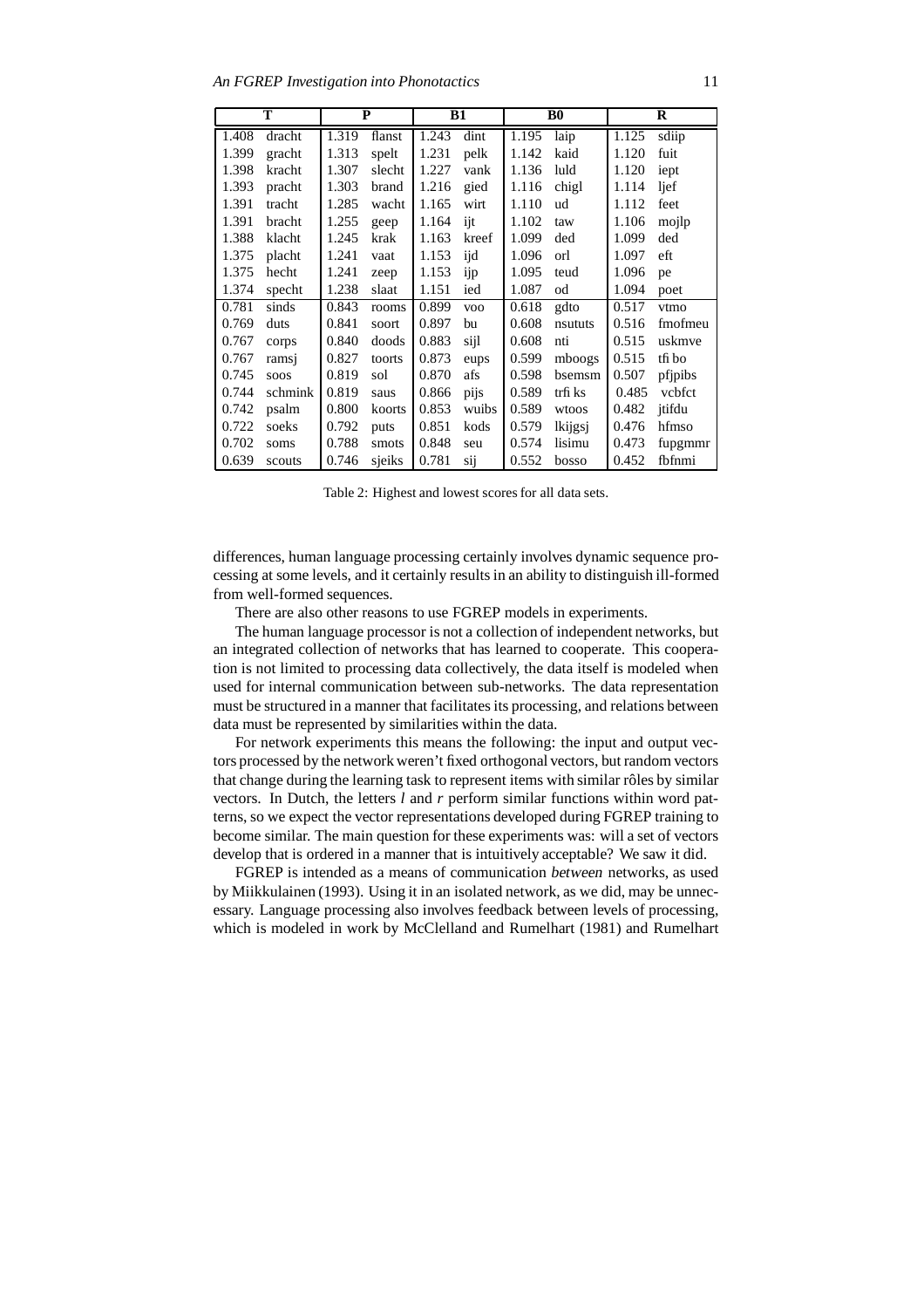| ane*  | 1p      | raep*         |
|-------|---------|---------------|
| baep* | jaf     | stin          |
| $ch*$ | keep    | $tanp*$       |
| deep  | laep*   | $ue*$         |
| ee    | man     | $vanl*$       |
| felp  | $namp*$ | wee           |
| geep  | $one*$  | ijke*<br>zae* |
| hee   | penp*   |               |
|       |         |               |

Table 3: Words generated from a single initial letter, copying output to input (invalid patterns marked\*).

| an         | 1p      | $\text{ranv}^*$     |
|------------|---------|---------------------|
| bany*      | jaan    | stan                |
| $ch1*$     | keep    | $tanv$ <sup>*</sup> |
| de         | $lanv*$ | $uep*$              |
| eep<br>fe* | many*   | vanv*               |
|            | naan    | weel                |
| gelv*      | on      | ijk                 |
| hel        | pel     | zan                 |

Table 4: Words generated from a single initial letter, output replaced by nearest match from lexicon before input (invalid patterns marked\*).

and McClelland (1982), but absent in our setup. This said, what can we conclude about the poor prediction results of our network, not using dispersion?

In Miikkulainen and Dyer (1991) and Miikkulainen (1993), either network input or output, or both, are static. In our network, both input and output are temporal.<sup>4</sup> In basic backpropagation, learning is a task of optimization. In an Elman network, learning suffers from the moving target problem: network weights are adjusted by a learning rule that does not take into account that the input from the context units is faulty. FGREP adds to this problem that all input is initially faulty. Despite these inadequacies, in Miikkulainen's experiments, the learning algorithm eventually accomplishes its task. We assume that FGREP with both temporal input and temporal output is too unstable, if used alone.

FGREP is not an optimizing algorithm, such as basic backpropagation. The learning rule adjusts weights and vectors to the task as it is presenting itself at that moment. However, as a result of learning, the overall task changes, possibly in a direction that has a worse possible global solution.

FGREP strives for similar vector representations of items that serve similar

<sup>4</sup>By 'static' we mean that a sequence of symbols is concatenated to a single pattern, and processed without reference to the sequence. By 'temporal' we mean that a sequence is processed one symbol at a time.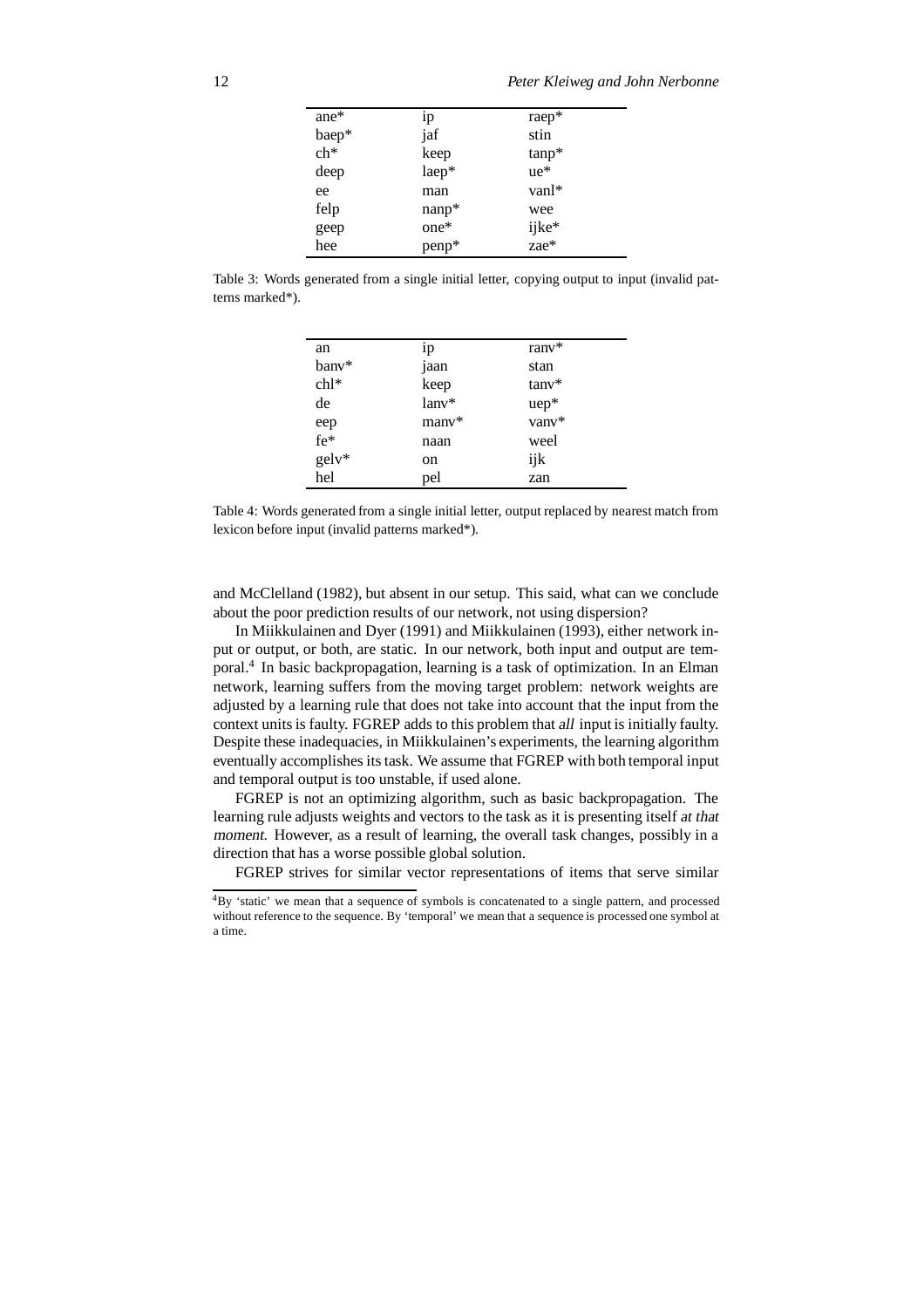rôles, but only in short term processing. In a temporal to temporal Elman network distinctions with long term effects will get lost.

Adding dispersion overcomes this shortcoming of FGREP. Preliminary experiments indicate that FGREP + dispersion performs better than an Elman network with randomized, fixed input/output vectors.

We find it useful to evaluate using the more rigorous standards of machine learning in order to investigate neural networks more precisely. Note that we would not have been able to appreciate the effect of dispersion without this rigor.

Other improvements of FGREP might be possible. FGREP adjusts vectors through the input layer only. Target learning could be implemented, using Eq. 7 (page 6), with output vector **y** and target vector **x**. Another improvement may be a more direct feedback between FGREP modules.

### **9 WWW resources**

Data sets and results are available at:

http://www.let.rug.nl/˜kleiweg/papers/afiip/

```
The CELEX Lexical Database is at:
```
http://www.kun.nl/celex/

Clustering was done with software available at:

http://www.let.rug.nl/˜kleiweg/clustering/

The Kohonen map was created with software available at:

http://www.let.rug.nl/˜kleiweg/kohonen/

### **References**

- Aldenderfer, M. S. and Blashfield, R. K.(1984), *Cluster Analysis*, Quantitative Applications in the Social Sciences, Sage, Beverly Hills.
- Cleeremans, A.(1993), *Mechanisms of Implicit Learning: Connectionist Models of Sequence Processing*, Neural Network Modeling and Connectionism, The MIT Press, Cambridge, MA.
- Elman, J. L.(1990), Representation and structure in connectionist models, *Cognitive Science*.
- Kleiweg, P.(1998), Extended Kohonen maps. Web article and software at http: //www.let.rug.nl/˜kleiweg/kohonen/.
- Kohonen, T.(1989), *Self-Organizationand Associative Memory*, 3rd edn, Springer-Verlag, Berlin.
- McClelland, J. L. and Rumelhart, D. E.(1981), An interactive activation model of context effects in letter perception: Part 1. an account of basic findings, *Psychological Review* **88**, 375–407.
- McClelland, J. L. and Rumelhart, D. E.(1988), Training hidden units: The generalized delta rule, *Eplorations in Parallel Distributed Processing: A Handbook of Models, Programs, and Exercises*, The MIT Press, Cambridge, MA, chapter 5.
- Miikkulainen, R.(1993), *Subsymbolic Natural Language Processing: An Inte-*